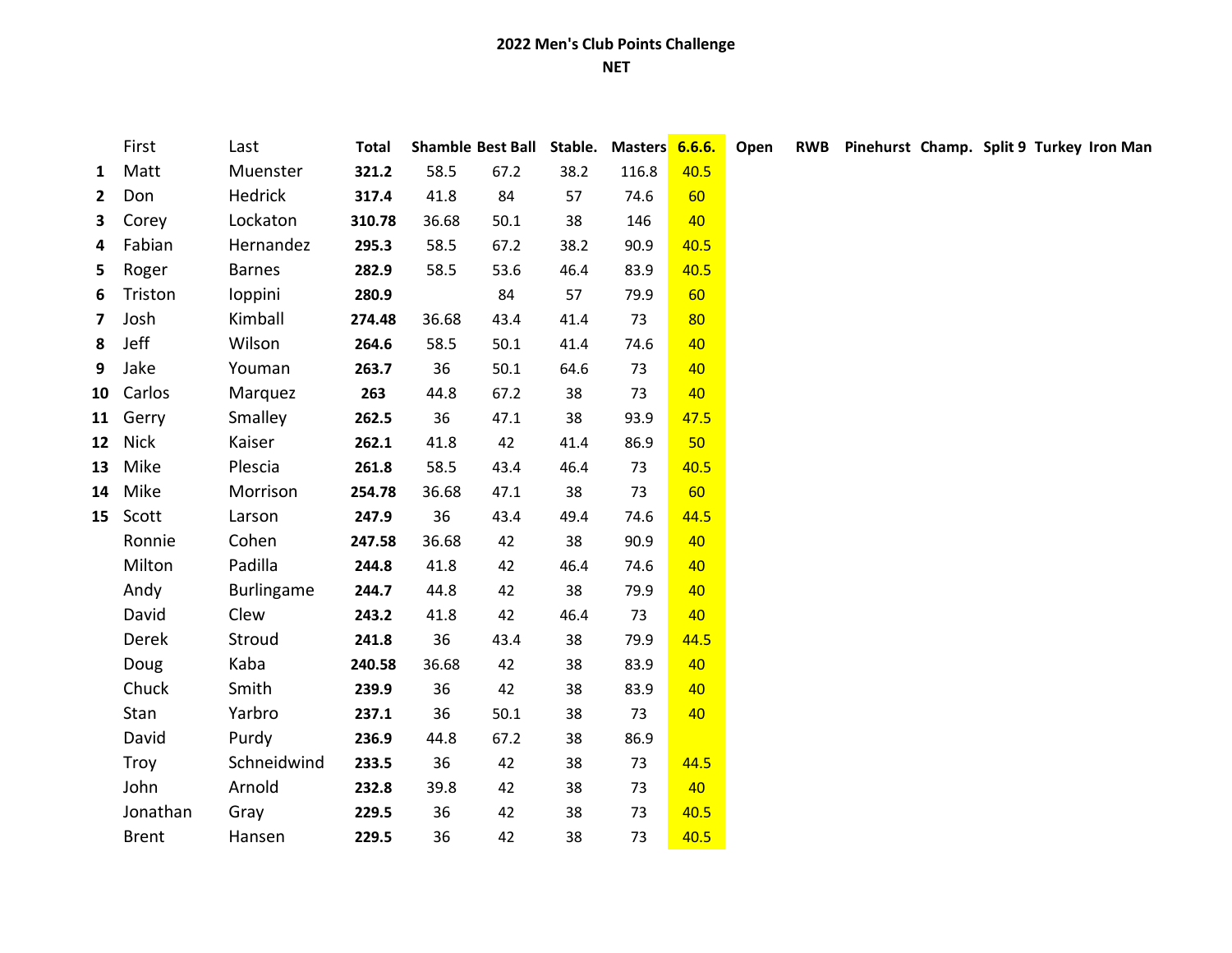**NET**

| Craig        | Miller         | 229    | 36    | 42   | 38   | 73    | 40   |
|--------------|----------------|--------|-------|------|------|-------|------|
| Jeff         | O'Neil         | 229    | 36    | 42   | 38   | 73    | 40   |
| Bob          | Villalobos     | 229    | 36    | 42   | 38   | 73    | 40   |
| <b>Steve</b> | Plescia        | 221.3  | 58.5  | 43.4 | 46.4 | 73    |      |
| Bill         | Arbuckle       | 207.5  | 36    | 53.6 | 38   | 79.9  |      |
| Jeff         | Reller         | 206.8  | 41.8  | 42   |      | 73    | 50   |
| Chester      | Rougeot        | 199    | 58.5  | 53.6 | 46.4 |       | 40.5 |
| Jonathan     | <b>Boswell</b> | 198.8  |       | 42   |      | 116.8 | 40   |
| Bill         | Davis          | 198.5  | 36    | 43.4 |      | 74.6  | 44.5 |
| Robert       | Morrow         | 197.5  |       | 42   | 38   | 73    | 44.5 |
| Stephen      | Hiltscher      | 196.4  |       | 43.4 |      | 73    | 80   |
| Tim          | <b>Dueck</b>   | 196.4  |       | 42   | 41.4 | 73    | 40   |
| Evan         | Webb           | 194.4  |       | 43.4 | 38   | 73    | 40   |
| Dennis       | <b>Brown</b>   | 193    |       | 42   | 38   | 73    | 40   |
| John         | McNinch        | 191.68 | 36.68 | 42   |      | 73    | 40   |
| Ralph        | Wilson         | 190    | 58.5  | 50.1 | 41.4 |       | 40   |
| Dewey        | Stroud         | 187.68 | 36.68 |      | 38   | 73    | 40   |
| Darryl       | Stolz          | 173.6  | 36    |      | 64.6 | 73    |      |
| Chuck        | Sawyer         | 164.1  | 36    | 50.1 | 38   |       | 40   |
| Randy        | Weaver         | 163.5  | 36    | 42   | 38   |       | 47.5 |
| <b>Brent</b> | Poulin         | 159.5  |       | 42   |      | 73    | 44.5 |
| Robert       | Kaiser         | 159.2  | 44.8  |      | 41.4 | 73    |      |
| Tyson        | Hayward        | 159.1  | 36    | 50.1 |      | 73    |      |
| Ron          | Snow           | 158.9  |       |      | 41.4 | 73    | 44.5 |
| Lin          | Jeter          | 158.4  | 36    |      | 49.4 | 73    |      |
| Dan          | Medzyk         | 158.1  |       | 47.1 | 38   | 73    |      |
| John         | Obermeyer      | 157.4  | 36    | 43.4 | 38   |       | 40   |
| Casey        | Sabin          | 156.58 | 36.68 |      |      | 79.9  | 40   |
| Jimmy        | <b>Nichols</b> | 151.68 | 36.68 | 42   |      | 73    |      |
| Thom         | McEntire       | 151.5  |       |      | 38   | 73    | 40.5 |
| David        | Gonzalez       | 149.68 | 36.68 |      |      | 73    | 40   |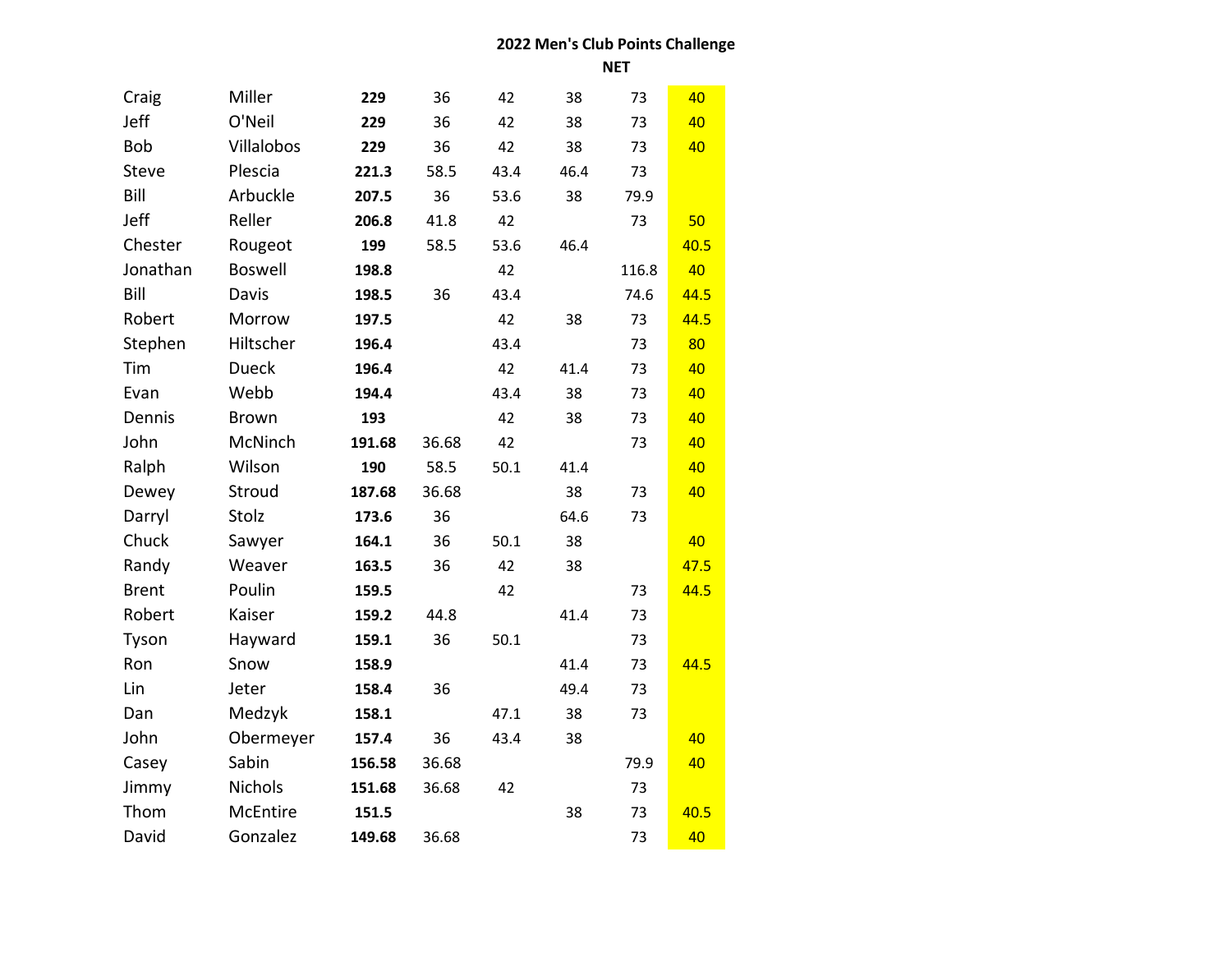**NET**

| Gene         | Gomez          | 142.4  | 36    |      | 46.4 |      | 60   |
|--------------|----------------|--------|-------|------|------|------|------|
| Tobin        | Risner         | 142.4  | 36    |      | 46.4 |      | 60   |
| David        | Shifflet       | 130.9  |       |      |      | 90.9 | 40   |
| Don          | Norton         | 126.9  |       |      |      | 86.9 | 40   |
| David        | Zepeda         | 124.9  | 36    |      |      | 88.9 |      |
| Justin       | Epperly        | 124.78 | 36.68 | 50.1 | 38   |      |      |
| Frank        | Pilg           | 123    |       |      |      | 73   | 50   |
| <b>Bryce</b> | Rivera         | 123    |       |      |      | 73   | 50   |
| Clyde        | Eppard         | 120    |       | 42   | 38   |      | 40   |
| Terry        | Crowe          | 115    |       | 42   |      | 73   |      |
| Don          | Fransen        | 115    |       | 42   |      | 73   |      |
| Doug         | <b>Hicks</b>   | 113.6  |       | 53.6 |      |      | 60   |
| Doug         | Hixon          | 113.5  |       |      |      | 73   | 40.5 |
| Michael      | McCurdy        | 113    |       |      |      | 73   | 40   |
| Rich         | Pirozzoli      | 112.6  |       |      | 38   | 74.6 |      |
| Dan          | <b>Bigelow</b> | 112    | 36    |      | 76   |      |      |
| Ricky        | Lehr           | 112    | 36    |      | 76   |      |      |
| Mike         | <b>Bremer</b>  | 111    |       |      | 38   | 73   |      |
| Jacob        | Gore           | 109.68 | 36.68 |      |      | 73   |      |
| Cliff        | Juretich       | 109    | 36    |      |      | 73   |      |
| Bill         | McMurray       | 93.9   |       |      |      | 93.9 |      |
| Michael      | Stiekema       | 93.9   |       |      |      | 93.9 |      |
| <b>Brent</b> | Meek           | 86.8   | 44.8  | 42   |      |      |      |
| David        | Payne          | 86.8   | 44.8  | 42   |      |      |      |
| Ron          | Gin            | 85.1   |       | 47.1 | 38   |      |      |
| Jason        | Hackett        | 83.9   |       | 43.4 |      |      | 40.5 |
| Dan          | <b>Butz</b>    | 83.4   |       | 42   | 41.4 |      |      |
| Andrew       | Cherry         | 83.4   |       | 42   | 41.4 |      |      |
| Mark         | Hamon          | 81.4   |       |      | 41.4 |      | 40   |
| Tyler        | Klein          | 81.4   |       | 43.4 | 38   |      |      |
| John         | Roush          | 81.4   |       | 43.4 | 38   |      |      |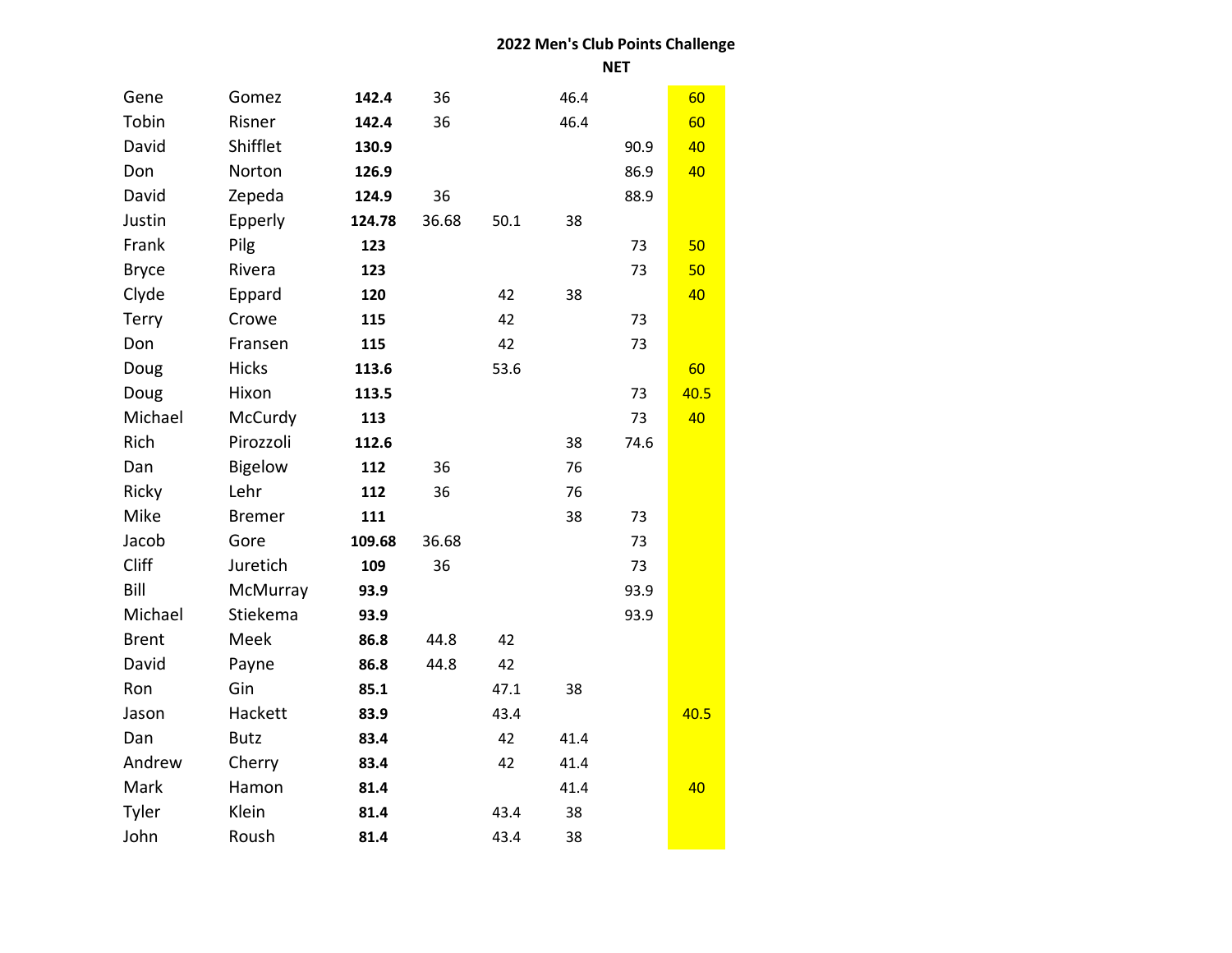| Dean         | Davis         | 80    |       | 42   | 38   |    |      |  |
|--------------|---------------|-------|-------|------|------|----|------|--|
| Jay          | Salas         | 80    |       | 42   | 38   |    |      |  |
| Dennis       | Wizemann      | 80    |       | 42   | 38   |    |      |  |
| Dan          | Clarey        | 78    | 36    | 42   |      |    |      |  |
| Scott        | Cramer        | 78    | 36    | 42   |      |    |      |  |
| Gaven        | Hussey        | 78    | 36    | 42   |      |    |      |  |
| <b>Brian</b> | Tomooka       | 76.68 | 36.68 |      |      |    | 40   |  |
| John         | Eller         | 76    | 36    |      |      |    | 40   |  |
| Andrew       | <b>Boortz</b> | 73    |       |      |      | 73 |      |  |
| Steve        | Ells          | 73    |       |      |      | 73 |      |  |
| Adam         | Rulifson      | 73    |       |      |      | 73 |      |  |
| Ryan         | Slater        | 73    |       |      |      | 73 |      |  |
| Allan        | Deshon        | 60    |       |      |      |    | 60   |  |
| Garrett      | Arbuckle      | 53.6  |       | 53.6 |      |    |      |  |
| Andy         | Muro          | 53.6  |       | 53.6 |      |    |      |  |
| John         | Eldridge      | 50    |       |      |      |    | 50   |  |
| Ray          | Anselmi       | 47.5  |       |      |      |    | 47.5 |  |
| Grant        | Skinner       | 47.5  |       |      |      |    | 47.5 |  |
| Chris        | Norte         | 46.4  |       |      | 46.4 |    |      |  |
| Chris        | Tawil         | 46.4  |       |      | 46.4 |    |      |  |
| Vance        | Manning       | 44.5  |       |      |      |    | 44.5 |  |
| Doug         | <b>Braun</b>  | 42    |       | 42   |      |    |      |  |
| Jacob        | <b>Brian</b>  | 42    |       | 42   |      |    |      |  |
| Phil         | Daily         | 42    |       | 42   |      |    |      |  |
| Benito       | Fernandez     | 42    |       | 42   |      |    |      |  |
| <b>Brian</b> | Haner         | 42    |       | 42   |      |    |      |  |
| Thomas       | Marks         | 42    |       | 42   |      |    |      |  |
| Ron          | McPhail       | 42    |       | 42   |      |    |      |  |
| John         | Miller        | 42    |       | 42   |      |    |      |  |
| Richard      | <b>Norris</b> | 42    |       | 42   |      |    |      |  |
| James        | Orbas         | 42    |       | 42   |      |    |      |  |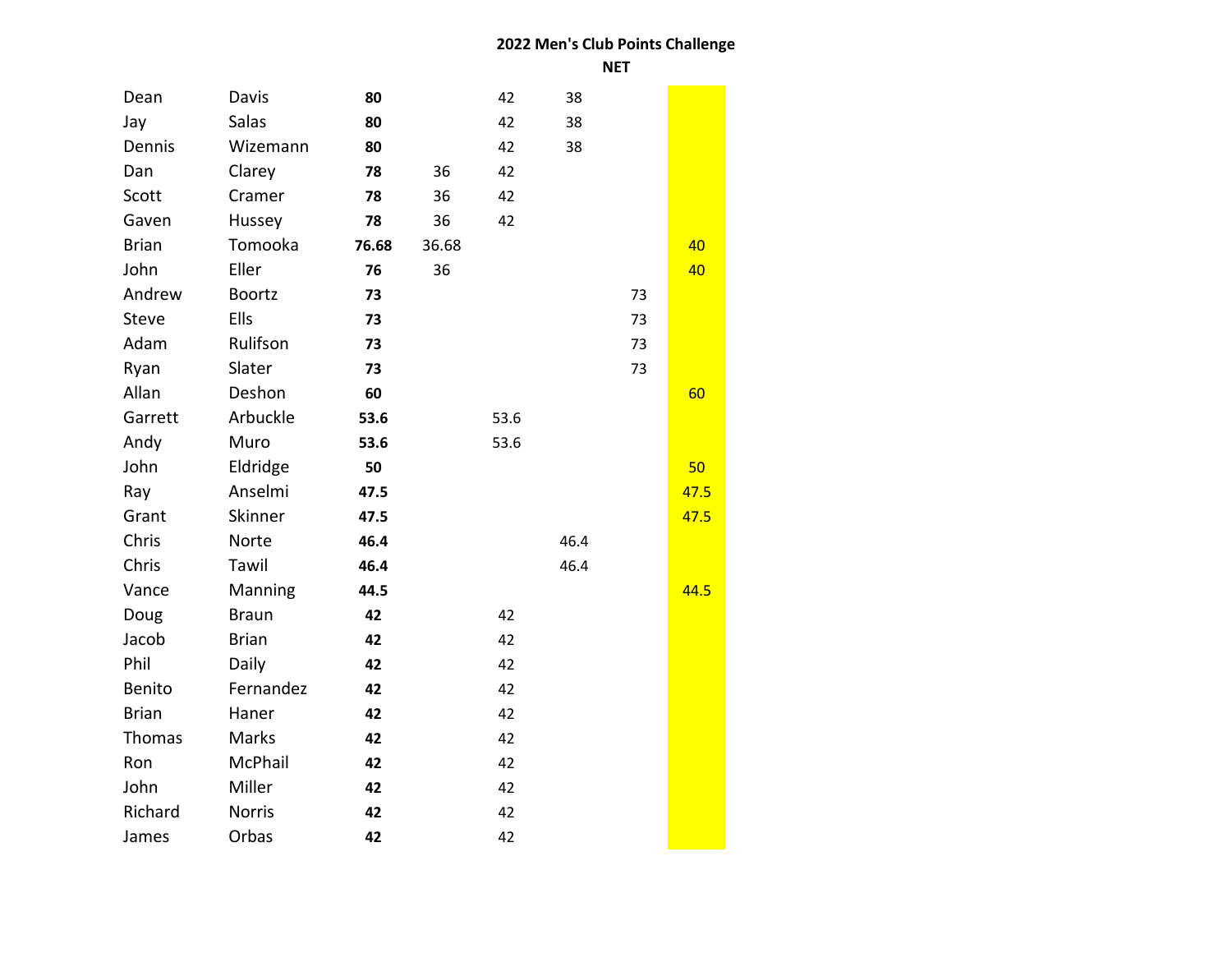| Ken         | Ruggerio       | 42          |       | 42 |      |      |
|-------------|----------------|-------------|-------|----|------|------|
| Robert      | Welty          | 42          |       | 42 |      |      |
| Mark        | Gorbahn        | 41.8        | 41.8  |    |      |      |
| Will        | Clark          | 40.5        |       |    |      | 40.5 |
| Scott       | Lee            | 40.5        |       |    |      | 40.5 |
| Suzy        | <b>Brady</b>   | 40          |       |    |      | 40   |
| Randy       | Armas          | 40          |       |    |      | 40   |
| Eddie       | Davidson       | 40          |       |    |      | 40   |
| Scott       | Cozart         | 40          |       |    |      | 40   |
| Marco       | Tafolla        | 40          |       |    |      | 40   |
| Todd        | Livermore      | 40          |       |    |      | 40   |
| Jack        | Obermeyer      | 40          |       |    |      | 40   |
| Steve       | Ross           | 40          |       |    |      | 40   |
| Kevin       | Roberts        | 40          |       |    |      | 40   |
| Matt        | Trevisan       | 39.8        | 39.8  |    |      |      |
| Joe         | Curro          | 38.2        |       |    | 38.2 |      |
| Dave        | Sheedy         | 38.2        |       |    | 38.2 |      |
| Randy       | Anderson       | 38          |       |    | 38   |      |
| Dean        | Demas          | 38          |       |    | 38   |      |
| Paul        | Nevosh         | 38          |       |    | 38   |      |
| Ray         | Smoot          | 38          |       |    | 38   |      |
| Tommy       | Thompson       | 38          |       |    | 38   |      |
| Mark        | Carter         | 36.68       | 36.68 |    |      |      |
| Peter       | Lucier         | 36.68       | 36.68 |    |      |      |
| Danny       | Martin         | 36.68       | 36.68 |    |      |      |
| Gerald      | May            | 36.68       | 36.68 |    |      |      |
| Darren      | <b>Blevins</b> | 36          | 36    |    |      |      |
| <b>Nico</b> | Delgado        | 36          | 36    |    |      |      |
| Jerry       | Kelly          | 36          | 36    |    |      |      |
| Will        | Stroud         | 36          | 36    |    |      |      |
| Sam         | Anderson       | $\mathbf 0$ |       |    |      |      |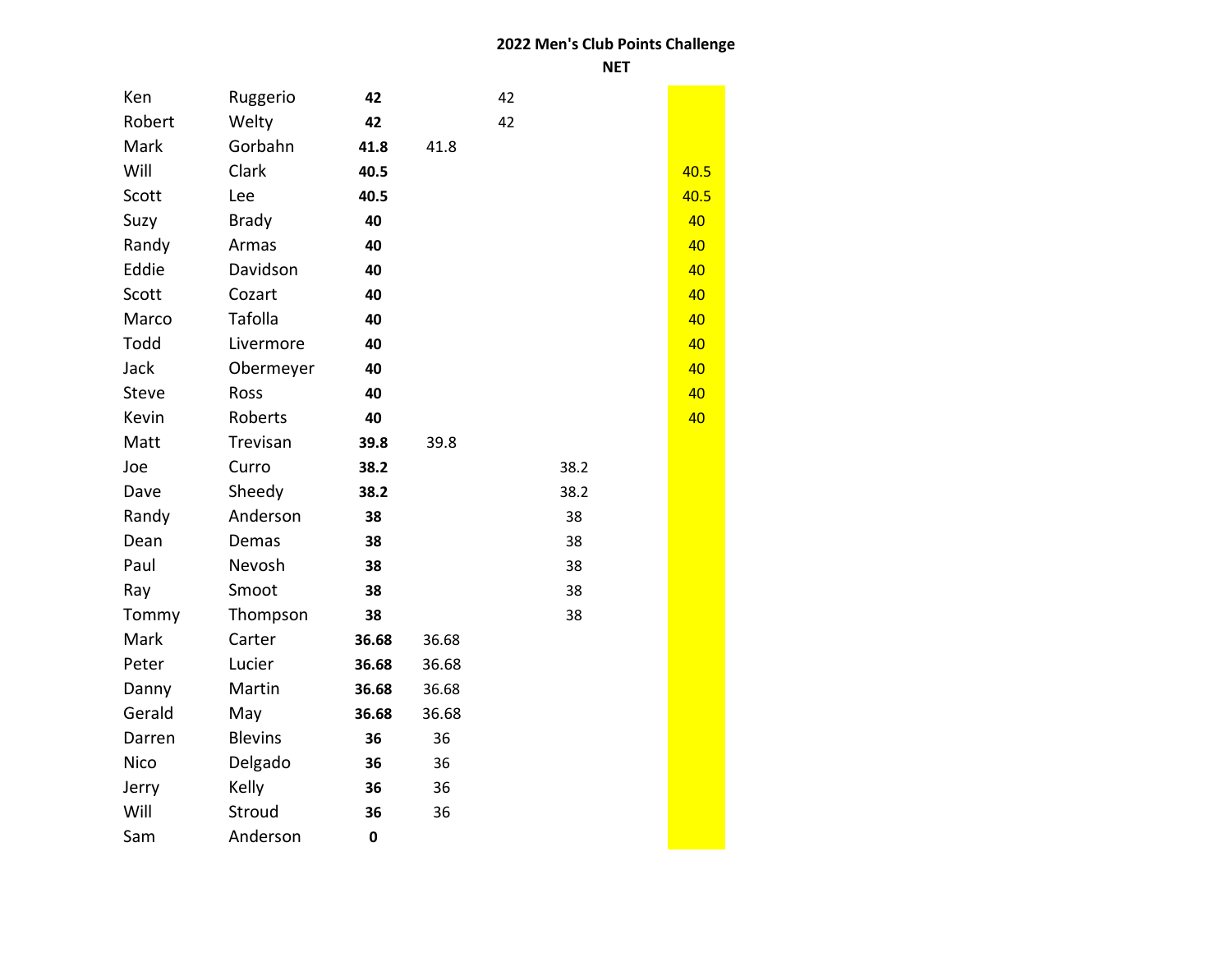**NET**

| Ryan    | <b>Bassetti</b> | 0 |
|---------|-----------------|---|
| Mark    | <b>Boswell</b>  | 0 |
| Jason   | Brown           | 0 |
| Richard | <b>Burkett</b>  | 0 |
| Lloyd   | Castle          | 0 |
| Paul    | Hettler         | 0 |
| Eric    | Jackson         | 0 |
| Cheyne  | Johnson         | 0 |
| Paul    | Kinne           | 0 |
| Bill    | Klevesahl       | 0 |
| Kevin   | Kopp            | 0 |
| Chris   | Lawrence        | 0 |
| Bill    | Lemos           | 0 |
| Matt    | Murry           | 0 |
| Russell | Rau             | 0 |
| Robert  | Rogers          | 0 |
| Harold  | Soulia          | 0 |
| Ron     | Staib           | 0 |
| Bob     | Ulrich          | 0 |